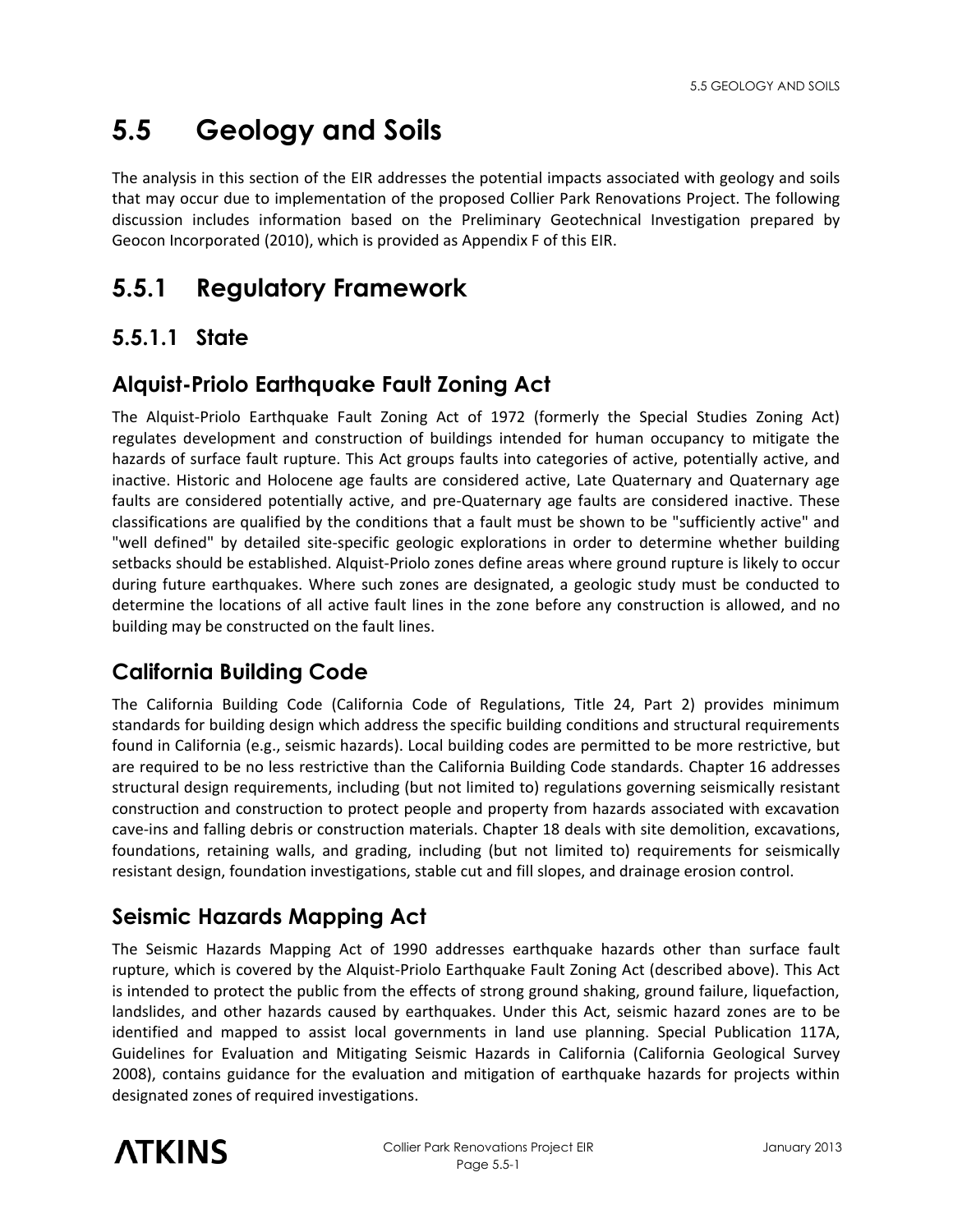# **5.5.1.2 Local**

#### **City of La Mesa Building Code**

La Mesa Municipal Code Title 14, Building Regulations, sets forth rules, regulations, and minimum standards for buildings, grading, and construction activities in the City of La Mesa. Section 14.04.010 adopts the California Building Code, 2010 Edition, as the building code of the City of La Mesa for regulating the erection, construction, enlargement, alteration, repair, movement, removal, demolition, conversion, occupancy, equipment, use, height, area, and maintenance of all buildings or structures. Section 14.05.010 adopts Appendix J of the California Building Code, 2010 Edition, for the purpose of prescribing regulations governing the excavation and grading on private property, including the issuance of permits and providing for the inspection thereof.

# **5.5.2 Existing Conditions**

#### **5.5.2.1 Geologic Setting**

The City of La Mesa is situated at the western margin of the Peninsular Ranges Geomorphic Province of southern California. This geomorphic province encompasses an area that extends for approximately 790 miles, from the Transverse Ranges and the Los Angeles Basin to the tip of Baja California, and varies in width from 30 to 100 miles. In general, the Peninsular Ranges consist of rugged mountains underlain by Mesozoic era (67 to 245 million years old) metamorphic and crystalline rocks to the east and a dissected coastal plain underlain by Cenozoic era (up to 67 million years old) sediments. The mountain ranges of this geomorphic province are generally northwest-trending and separated by subparallel fault zones, and are largely composed of granitic and related rocks and smaller amounts of metamorphic rocks. The coastal portions of this geomorphic province in the San Diego region are typically comprised of marine and non-marine sedimentary rocks that have been deposited within a northwest-trending basin known as the San Diego Embayment. The Peninsular Ranges are bounded on the east by the Salton Trough and on the north by the Los Angeles Basin, and extends westward into the Pacific Ocean where its highest peaks are exposed at Catalina, Santa Barbara, San Clemente, and San Nicholas Islands.

The Peninsular Ranges are traversed by several major active faults. Right-lateral, strike-slip movement is the major tectonic activity associated with faults in the regional tectonic framework. Earthquakes along these faults have the potential for generating strong seismic ground motions in the region. The seismic event most likely to affect the City of La Mesa would be a major earthquake on the Rose Canyon Fault. The Rose Canyon Fault is a complex zone of strike-slip, oblique, reverse, and normal faults that extend onshore from La Jolla Cove south to San Diego Bay, and is capable of generating a magnitude-7.2 earthquake. Probabilistic seismic hazard analysis indicates that La Mesa lies within an area where the peak horizontal acceleration with a 10 percent probability of exceedance in 50 years ranges from zero to 0.2 g (g corresponds to the vertical acceleration force due to gravity) (City of La Mesa 2012).

According to the Preliminary Geotechnical Investigation (Geocon Incorporated 2010), Collier Park is not underlain by known active, potentially active, or inactive faults, and is not located within an Alquist-Priolo Earthquake Fault Zone. Seven known active faults are located within a 50-mile search radius of Collier Park: Rose Canyon, Coronado Bank, Elsinore (Julian), Newport-Inglewood (offshore), Earthquake Valley, Elsinore (Coyote Mountain), and Elsinore (Temecula). The nearest known active fault to the project site is the Rose Canyon Fault, which is located approximately 15 miles west of Collier Park.

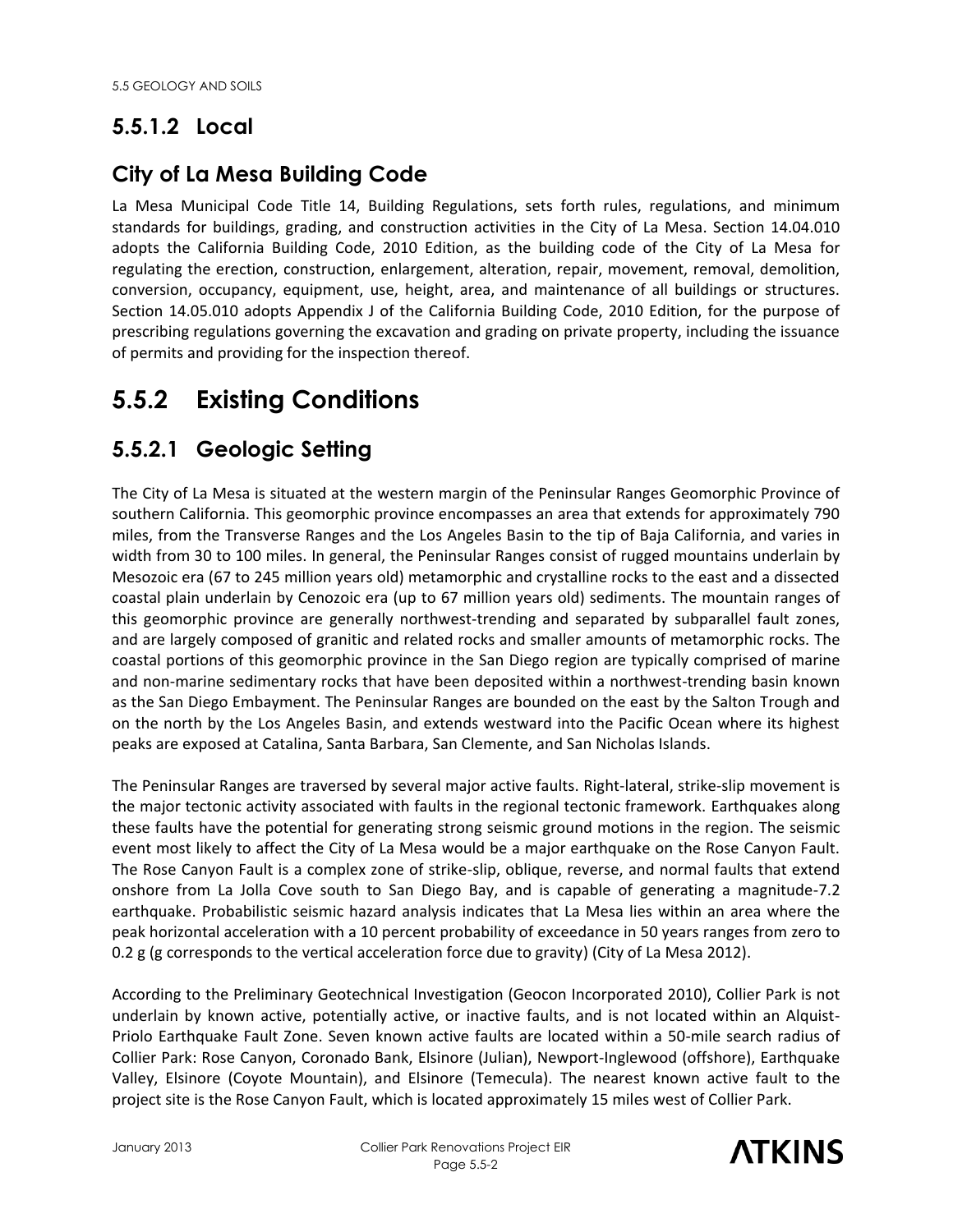# **5.5.2.2 Topography**

The topography of Collier Park ranges from relatively flat, primarily in the developed southern and western portions of the park (Panhandle area), to steep hillsides sloping up to the primarily undeveloped northern and western portions of the park. Elevations range from approximately 500 feet above mean sea level to approximately 545 feet above mean sea level, generally from south to north.

#### **5.5.2.3 Soils and Geologic Formations**

According to the National Resources Conservation Service Web Soil Survey (U.S. Department of Agriculture 2007), four soil types have been mapped within Collier Park that correspond to the following four different soil series: Friant rocky fine sandy loam, 9 to 30 percent slopes (FxE); Huerhuero loam, 9 to 15 percent slopes, eroded (HrD2); Redding-Urban land complex, 2 to 9 percent slopes (RhC); and Cieneba coarse sandy loam, 15 to 30 percent slopes, eroded (CIE2). Table 5.5-1 summarizes the characteristics of these soil types.

| <b>Soil Series</b> | <b>Base Material</b> | <b>Expansiveness</b> | <b>Erosion Potential</b> | <b>Runoff Potential</b> |
|--------------------|----------------------|----------------------|--------------------------|-------------------------|
| Friant             | Metamorphic          | Low                  | Severe                   | Very High               |
| Huerhuero          | Sedimentary          | High                 | Moderate                 | Very High               |
| Redding            | Sedimentary          | High                 | Severe                   | Very High               |
| Cieneba            | <i>lgneous</i>       | Low                  | Severe                   | <b>Medium</b>           |

**Table 5.5-1 Soil Characteristics** 

Source: City of La Mesa 1996

Since portions of the project site have been previously graded and/or excavated during development of the park and installation of the storm drain, the majority of the surface soils are highly disturbed. Two surficial deposits, topsoil and undocumented fill, were identified during the Preliminary Geotechnical Investigation (Geocon Incorporated 2010). The topsoil, which consists of loose, dry to moist, reddish brown, silty sand with some gravel and organic debris, forms a relatively thin layer covering the entire project site. The undocumented fill, which consists of loose to medium dense, moist, brown to reddish brown and olive brown, clayey, fine to medium sand with some gravel, was encountered in the developed southern and western portions of the park (Panhandle area) and in the northeastern corner of the park. The surficial deposits at Collier Park are underlain by Cretaceous/Jurassic-age metasedimentary and metavolcanic rock associated with the Santiago Peak Volcanics formation, which is exposed at the surface and on cut slopes in the park. This formational rock material is generally moderately strong to strong, intensely to slightly weathered, and moderately to slightly jointed.

## **5.5.2.4 Groundwater**

According to the Preliminary Geotechnical Investigation (Geocon Incorporated 2010), neither a static groundwater table nor subsurface seepage was encountered during exploratory excavations at Collier Park. However, due to the permeability characteristics of the geologic formation underlying the project site, it would not be uncommon for groundwater seepage conditions to develop where none previously existed. During periods of heavy or prolonged rainfall, perched groundwater conditions are likely to develop within drainage areas. Groundwater elevations tend to vary because they are dependent upon a number of factors such as seasonal precipitation, irrigation, and land use.

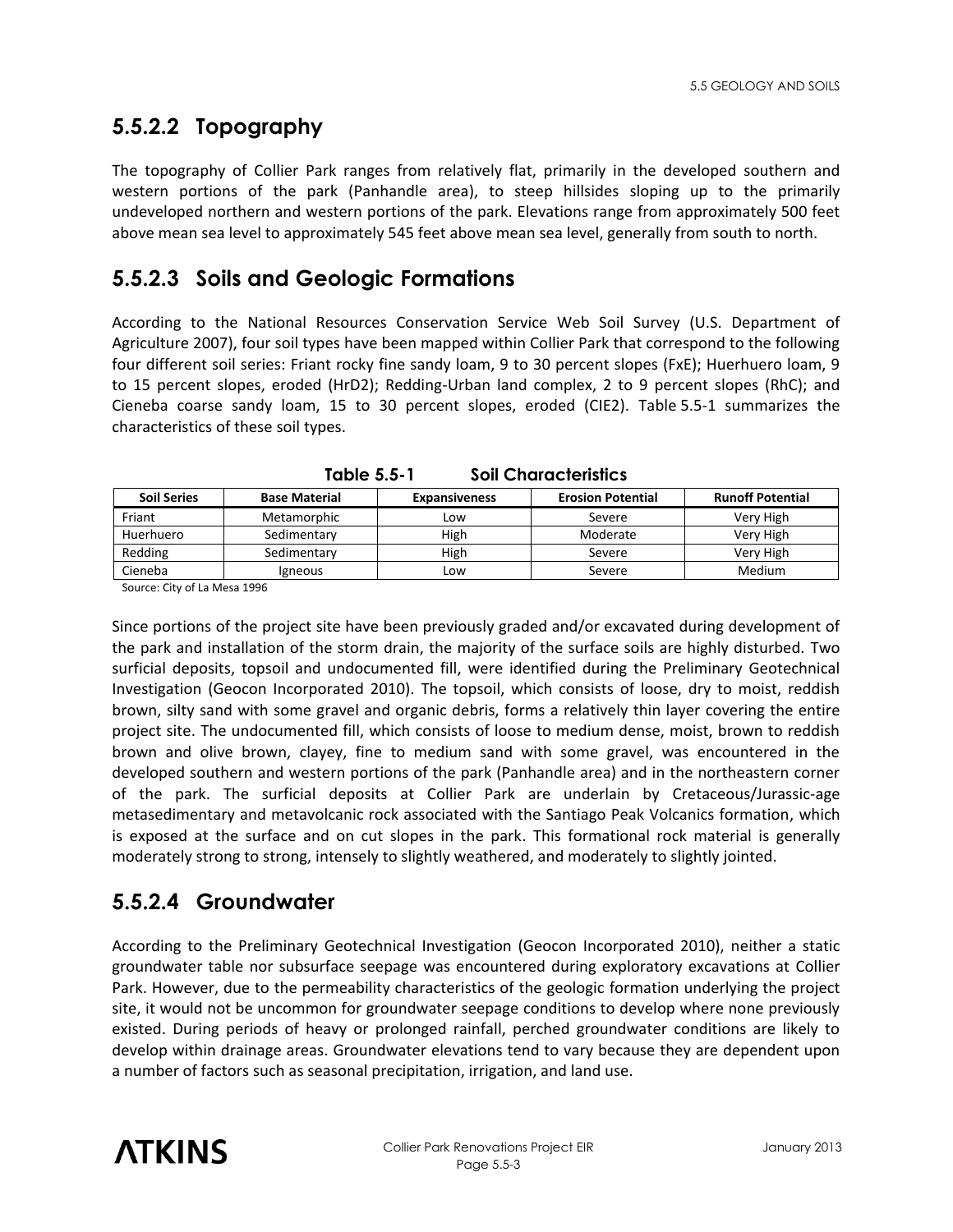# **5.5.3 Thresholds of Significance**

According to Appendix G of the CEQA Guidelines, a significant impact associated with geology and soils would occur if implementation of the proposed project would:

- **Threshold 1:** Expose people or structures to potential adverse effects, including the risk of loss, injury, or death involving: i) Rupture of a known earthquake fault, as delineated on the most recent Alquist-Priolo Earthquake Fault Zoning Map issued by the State Geologist for the area or based on other substantial evidence of a known fault; ii) Strong seismic ground shaking; iii) Seismic-related ground failure, including liquefaction; or iv) Landslides.
- **Threshold 2:** Result in substantial soil erosion or the loss of topsoil.
- **Threshold 3:** Be located on a geologic unit or soil that is unstable, or that would become unstable as a result of the project, and potentially result in on- or off-site landslide, lateral spreading, liquefaction, or collapse.
- **Threshold 4:** Be located on an expansive soil, as defined in Table 18-1-B of the Uniform Building Code (1994), creating substantial risks to life or property.

In accordance with Section 15128 of the CEQA Guidelines, impacts related to soils incapable of adequately supporting the use of septic tanks or alternative wastewater disposal systems were determined not to be significant and are discussed briefly in Section 7.1, Effects Found Not to be Significant, of this EIR.

# **5.5.4 Impacts**

## **5.5.4.1 Seismic Hazards**

**Threshold 1: Would the project expose people or structures to potential adverse effects, including the risk of loss, injury, or death involving: i) Rupture of a known earthquake fault, as delineated on the most recent Alquist-Priolo Earthquake Fault Zoning Map issued by the State Geologist for the area or based on other substantial evidence of a known fault; ii) Strong seismic ground shaking; iii) Seismic-related ground failure, including liquefaction; or iv) Landslides?** 

#### **Fault Rupture**

Ground surface rupture occurs when movement along a fault is sufficient to cause a gap or rupture where the upper edge of the fault zone intersects that earth surface. As stated in Section 5.5.2.1 above, the project site is not underlain by a known active, potentially active, or inactive fault, and is not located within an Alquist-Priolo Earthquake Fault Zone. Due to the absence of known fault zones underlying the project site, the potential for ground surface rupture is considered to be very low (Geocon Incorporated 2010). Therefore, it is unlikely that implementation of the proposed project would expose people or structures to substantial adverse effects involving rupture of a known fault. Impacts would be less than significant.

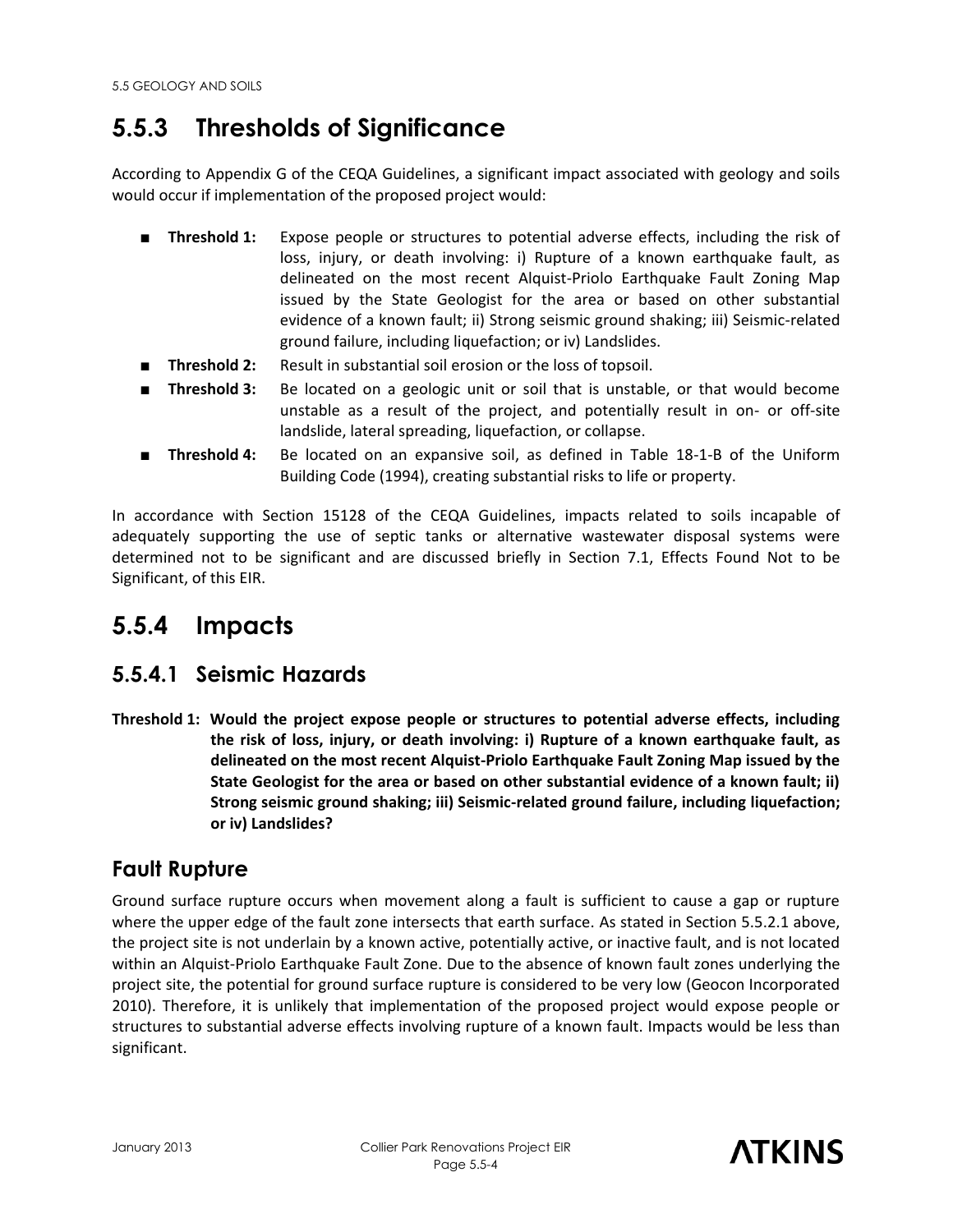# **Seismic Ground Shaking**

Seismic ground shaking is a potential hazard throughout the southern California region. The intensity of ground shaking at any particular site and relative potential for damage from this hazard depends on the earthquake magnitude, distance from the source (epicenter), and the site response characteristics (ground acceleration, predominant period, and duration of shaking). Table 5.5-2 presents the peak ground accelerations at the project site associated with an earthquake on the seven known active faults located within a 50-mile search radius. In the event of a major earthquake on any of the faults listed in Table 5.5-2, or other significant faults in the southern California region, the project site could be subjected to moderate to strong ground shaking, which has the potential to damage or destroy buildings and other structures, thereby exposing people to hazardous conditions. Poorly constructed buildings and structures on unstable soil are particularly susceptible to the effects of seismic ground shaking.

|                              | <b>Distance</b><br>from        | <b>Maximum</b><br>Earthquake | Peak Ground Acceleration $(g)^{(1)}$ |                                  |                                   |
|------------------------------|--------------------------------|------------------------------|--------------------------------------|----------------------------------|-----------------------------------|
| <b>Fault Name</b>            | <b>Project Site</b><br>(miles) | Magnitude<br>(Mw)            | <b>Boore-Atkinson</b><br>2008 Model  | Campbell-Bozorgnia<br>2008 Model | <b>Chiou-Youngs</b><br>2008 Model |
| Rose Canyon                  | 15                             | 7.2                          | 0.23                                 | 0.25                             | 0.26                              |
| Coronado Bank                | 22                             | 7.7                          | 0.16                                 | 0.12                             | 0.15                              |
| Elsinore (Julian)            | 34                             | 7.5                          | 0.09                                 | 0.07                             | 0.07                              |
| Newport-Inglewood (Offshore) | 37                             | 7.2                          | 0.08                                 | 0.06                             | 0.06                              |
| Earthquake Valley            | 39                             | 6.9                          | 0.06                                 | 0.05                             | 0.04                              |
| Elsinore (Coyote Mountain)   | 41                             | 7.2                          | 0.07                                 | 0.05                             | 0.04                              |
| Elsinore (Temecula           | 43                             | 7.2                          | 0.06                                 | 0.05                             | 0.04                              |

| Table 5.5-2 |  | <b>Peak Ground Acceleration at Project Site from Regional Active Faults</b> |
|-------------|--|-----------------------------------------------------------------------------|
|-------------|--|-----------------------------------------------------------------------------|

<sup>(1)</sup> Peak ground acceleration was calculated using three models based on different acceleration-attenuation relationships. Ground acceleration is expressed in units of acceleration due to gravity (g), where 1 g corresponds to the vertical acceleration force due to gravity. Source: Geocon Incorporated 2010

Proposed park improvements would include the redevelopment of the Spring House and construction of Collier Club House building and other ancillary structures, such as restrooms, that would be subject to the effects of seismic ground shaking. However, pursuant to La Mesa Municipal Code Title 14, the proposed project would be designed and constructed in compliance with the California Building Code, which contains specific structural requirements for seismic safety. Proper engineering and adherence to the California Building Code guidelines would minimize the risk to life and property from potential ground motion at the project site. Furthermore, the existing Spring House, which is structurally unstable due to damage and deterioration over time, could present a significant hazard during strong seismic ground shaking. Under the proposed project, this structure would be demolished and replaced with an interpretive center. Implementation of the proposed project would reduce the potential hazard from ground shaking by replacing the dilapidated Spring House with the structurally sound interpretive center. Therefore, impacts associated with strong seismic ground shaking would be less than significant.

## **Liquefaction**

Liquefaction is a soil phenomenon in which saturated, unstable soil loses its shear strength when subjected to the forces of intense, prolonged ground shaking. Liquefaction causes two types of ground failure: lateral spread and loss of bearing strength. Lateral spreads develop on gentle slopes and entail the sidelong movement of large masses of soil as an underlying layer liquefies. Loss of bearing strength

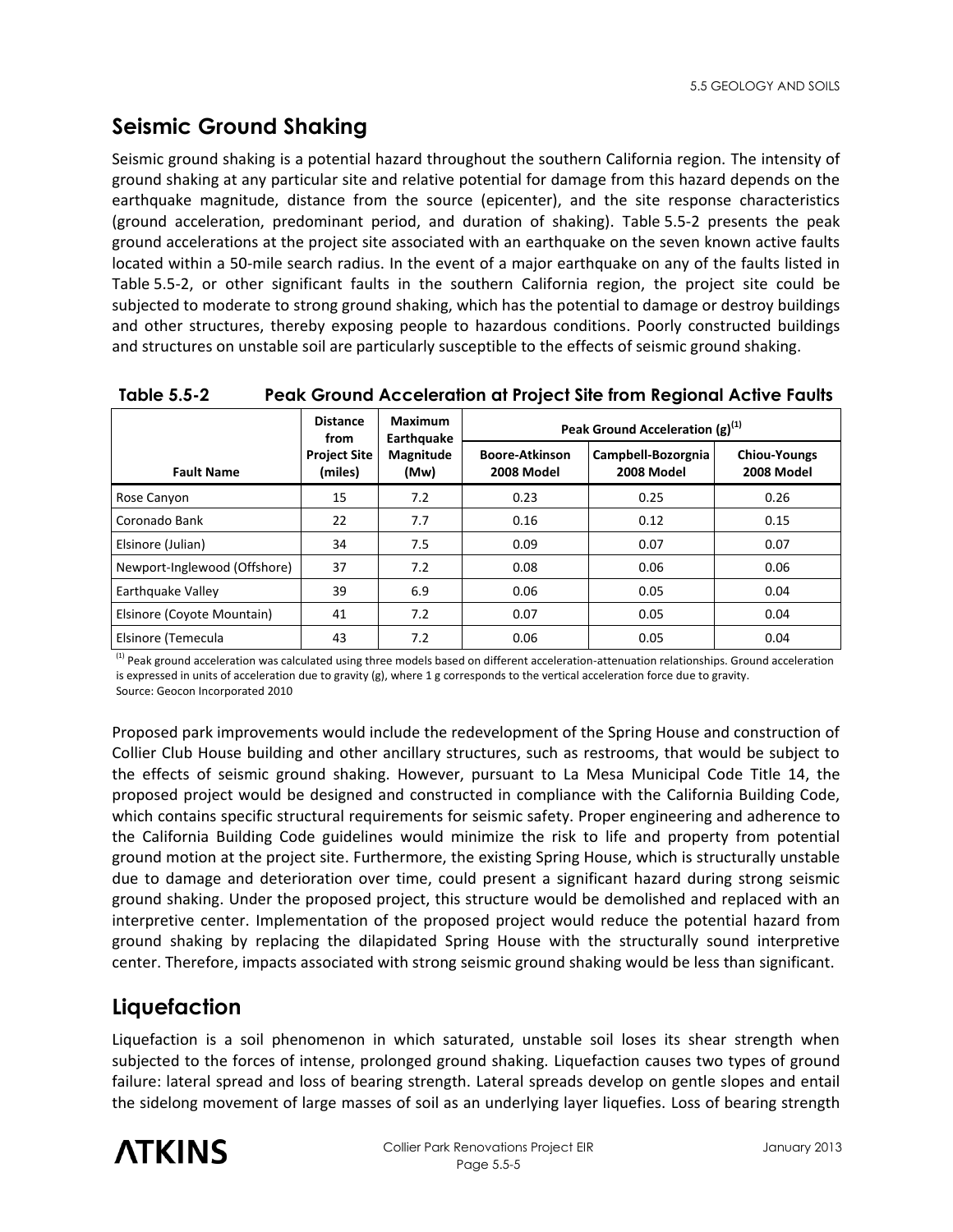results when the soil supporting structures liquefies and causes structures to collapse. Loosely structured soils, such as alluvium or improperly compacted fill, are more susceptible to liquefaction, while clay-rich, well-compacted soils are less susceptible to liquefaction. A high groundwater table increases the risk of liquefaction hazard.

As stated in Section 5.5.2.3 above, the surficial deposits at the project site are underlain by Cretaceous/Jurassic-age metasedimentary and metavolcanic rock associated with the Santiago Peak Volcanics formation, which is exposed at the surface and on cut slopes in the park. Where this geologic formation is present, the bedrock is close to the surface and the soils are shallow and fairly fast draining, and thus relatively free from hazards related to liquefaction (City of La Mesa 1996). Furthermore, as stated in Section 5.5.2.4 above, neither a static groundwater table nor subsurface seepage was encountered during exploratory excavations at the project site. Due to the characteristics of the underlying geologic formation and the lack of permanent near-surface groundwater at the project site, the potential for liquefaction and lateral spreading is considered to be very low. Therefore, it is unlikely that implementation of the proposed project would expose people or structures to substantial adverse effects involving liquefaction. Impacts would be less than significant.

## **Landslides**

Landslides occur when masses of rock, earth, or debris move down a slope, including rock falls, deep failure of slopes, and shallow debris flows. Landslides are influenced by human activity (mining and construction of buildings, railroads, and highways) and natural factors (geology, precipitation, and topography), and frequently accompany other natural hazards such as floods, earthquakes, and volcanic eruptions. Although landslides sometimes occur during seismic activity, earthquakes are rarely their primary cause. Areas prone to rain-induced landslides overlap areas where earthquake-induced landslides are likely to occur. According to the San Diego County Multi-Jurisdictional Hazard Mitigation Plan (County of San Diego 2010), the project site is not located within a rain-induced landslide hazard area. Therefore, it is unlikely that implementation of the proposed project would expose people or structures to substantial adverse effects from seismic-induced landslides. Impacts would be less than significant.

# **5.5.4.2 Soil Erosion or Topsoil Loss**

#### **Threshold 2: Would the project result in substantial soil erosion or the loss of topsoil?**

The proposed project may result in or indirectly accelerate erosion on the project site during construction. Ground-disturbing activities, such as grading and excavation, and stockpiling of excavated materials would expose bare soils that could be eroded by wind or water. Furthermore, vegetation removal in landscaped areas could reduce soil cohesion and temporarily diminish the buffer provided by vegetation from wind, water, and surface disturbance, rendering the exposed soils more susceptible to erosive forces.

Construction activities would comply with the California Building Code, which regulates excavation, construction of foundations and retaining walls, and grading, including drainage and erosion control. As discussed in Section 5.2, Air Quality, San Diego Air Pollution Control District (SDAPCD) Rule 55 requires that construction activities implement fugitive dust control measures, which would minimize the effects of wind erosion. Dust control measures would include, but not be limited to, the following:

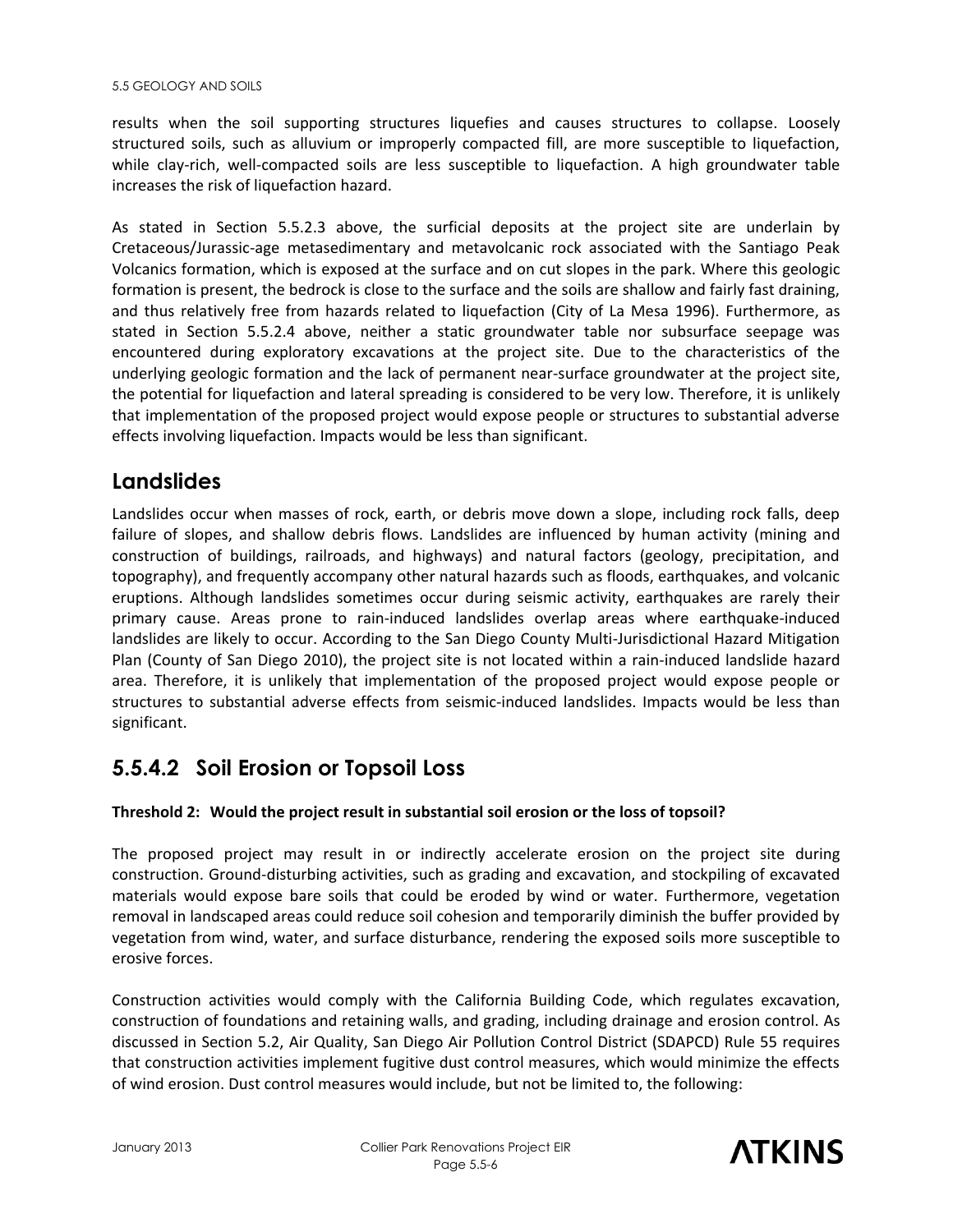- Multiple applications of water during grading between dozer/scraper passes;
- Use of sweepers or water trucks to remove any track-out/carry-out material on roadways;
- Track-out grates or gravel beds at each egress point;
- Wheel-washing at each egress point during muddy conditions;
- Termination of grading if winds exceed 25 miles per hour;
- Stabilization of dirt stockpiles and inactive disturbed areas by soil binders, chemical soil stabilizers, geotextiles, tarps, fencing, or other erosion control; and
- Hydroseeding of graded lots.

As discussed in Section 5.8, Hydrology and Water Quality, erosion and sedimentation control best management practices (BMPs) would be implemented as part of the site-specific Storm Water Pollution Prevention Plan (SWPPP) developed pursuant to the National Pollutant Discharge Elimination System (NPDES) Construction General Permit and the City's Storm Water BMP Manual, which would minimize the effects of water erosion. Construction BMPs would include, but are not limited to, the following:

- Minimization of disturbed areas to the portion of the project site necessary for construction;
- Stabilization of exposed or stockpiled soils and cleared or graded slopes;
- Establishment of permanent re-vegetation or landscaping as early as feasible.
- Removal of sediment from surface runoff before it leaves the project site by silt fences or other similar devices around the site perimeter;
- Diversion of upstream runoff around disturbed areas of the project site;
- Protection of all storm drain inlets on site or downstream of the project site to eliminate entry of sediment; and
- Prevention of tracking soil off site through use of a gravel strip or wash facilities at exits from the project site.

Although the proposed project would be completed in phases, grading of the entire project site may occur during the initial Panhandle phase with the actual development of the Spring House, History Hill and Collier Club House phases occurring much later, thereby leaving graded areas exposed during the interim period. All graded areas that would not be developed immediately would remain subject to the SDACPD Rule 55, NPDES Construction General Permit, and City's Storm Water BMP Manual until permanently stabilized in accordance with the standards contained within these regulations. As indicated above, compliance with these regulations requires the implementation of dust control measures and construction BMPs, which include provisions for the stabilization of inactive disturbed areas and graded slopes. Stabilization methods include hydroseeding, soil binders, chemical soil stabilizers, geotextiles, tarps, fencing, or other erosion control measures. Following construction of each phase, any remaining disturbed areas within that phase would be stabilized with landscaping to prevent erosion and topsoil loss. With implementation of the dust control measures and construction BMPs described above, the proposed project would not result in substantial erosion or loss of topsoil. Impacts would be less than significant.

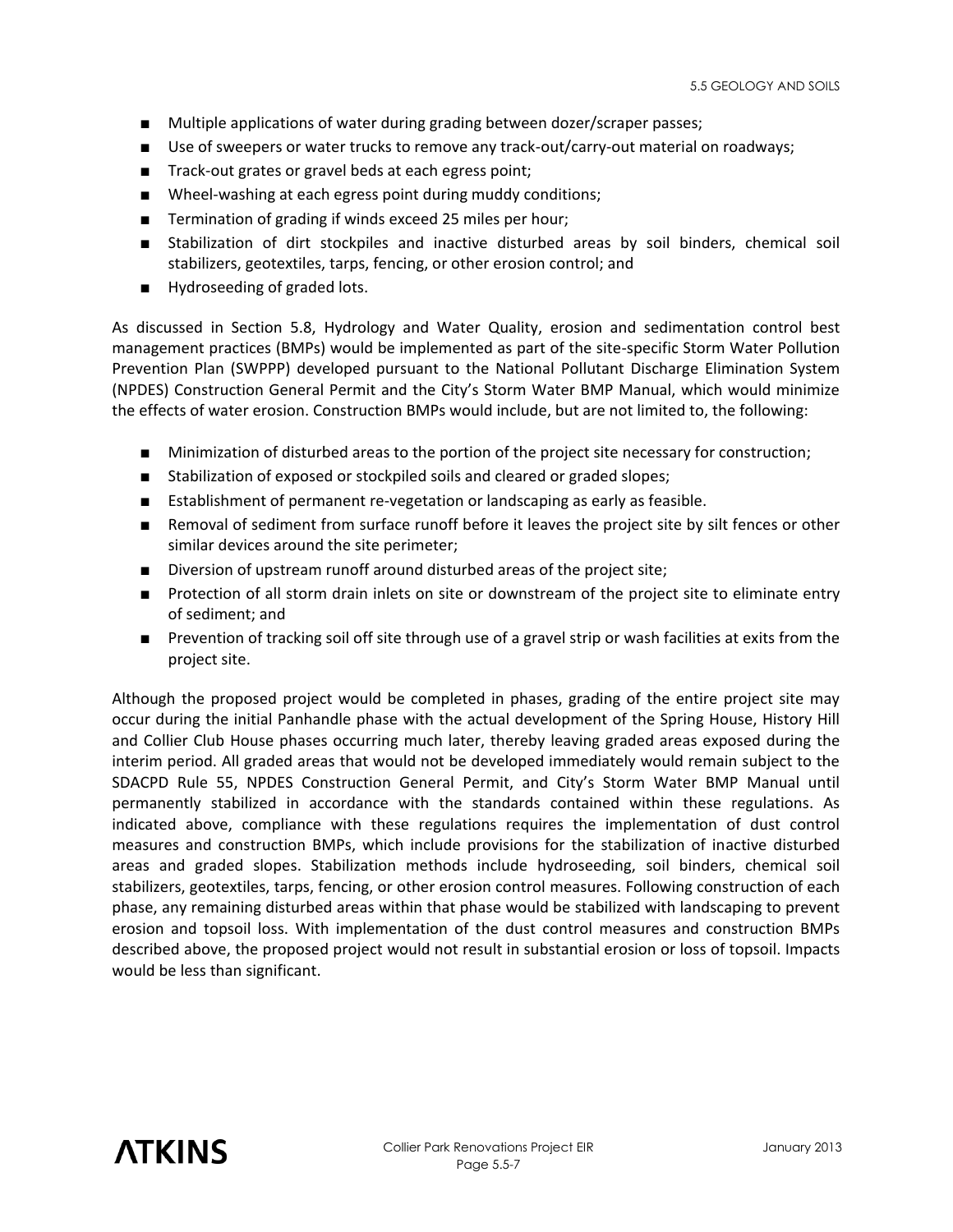# **5.5.4.3 Unstable Soils**

#### **Threshold 3: Would the project be located on a geologic unit or soil that is unstable, or that would become unstable as a result of the project, and potentially result in on- or off-site landslide, lateral spreading, liquefaction, or collapse?**

As stated in Section 5.5.4.1 above, the project site is not located within a rain-induced landslide hazard area identified in the San Diego County Multi-Jurisdictional Hazard Mitigation Plan (County of San Diego 2010). In addition, due to the characteristics of the underlying geologic formation and the lack of permanent near-surface groundwater at the project site, the potential for liquefaction and lateral spreading is considered to be very low. However, according to the Preliminary Geotechnical Investigation (Geocon Incorporated 2010), the surface soils at the project site, which consist of topsoil and undocumented fill, are considered unsuitable to receive additional fill or settlement-sensitive structures in their present condition as soils may not be properly compacted and may be subject to collapse. Therefore, implementation of the proposed project would result in a potentially significant impact associated with unstable soils.

#### **5.5.4.4 Expansive Soils**

#### **Threshold 4: Would the project be located on an expansive soil, as defined in Table 18-1-B of the Uniform Building Code (1994), creating substantial risks to life or property?**

According to the Preliminary Geotechnical Investigation (Geocon Incorporated 2010), soils at the project site are expected to be both "non-expansive" (defined as Expansion Index less than 20) and "expansive" (defined as Expansion Index greater than 20). Laboratory testing of soils was not performed as part of the Preliminary Geotechnical Investigation. Therefore, due to the potential for expansive soils to occur onsite, implementation of the proposed project would result in a potentially significant impact associated with expansive soils.

# **5.5.5 Mitigation Measures**

#### **5.5.5.1 Seismic Hazards**

No significant impacts related to seismic hazards would result from the implementation of the proposed project. Therefore, no mitigation measures are required.

## **5.5.5.2 Soil Erosion and Topsoil Loss**

No significant impacts related to soil erosion and topsoil loss would result from the implementation of the proposed project. Therefore, no mitigation measures are required.

## **5.5.5.3 Unstable Soils**

A potentially significant impact related to unstable soils would result from implementation of the proposed project. Implementation of the following mitigation measures would reduce this impact to below a level of significance.

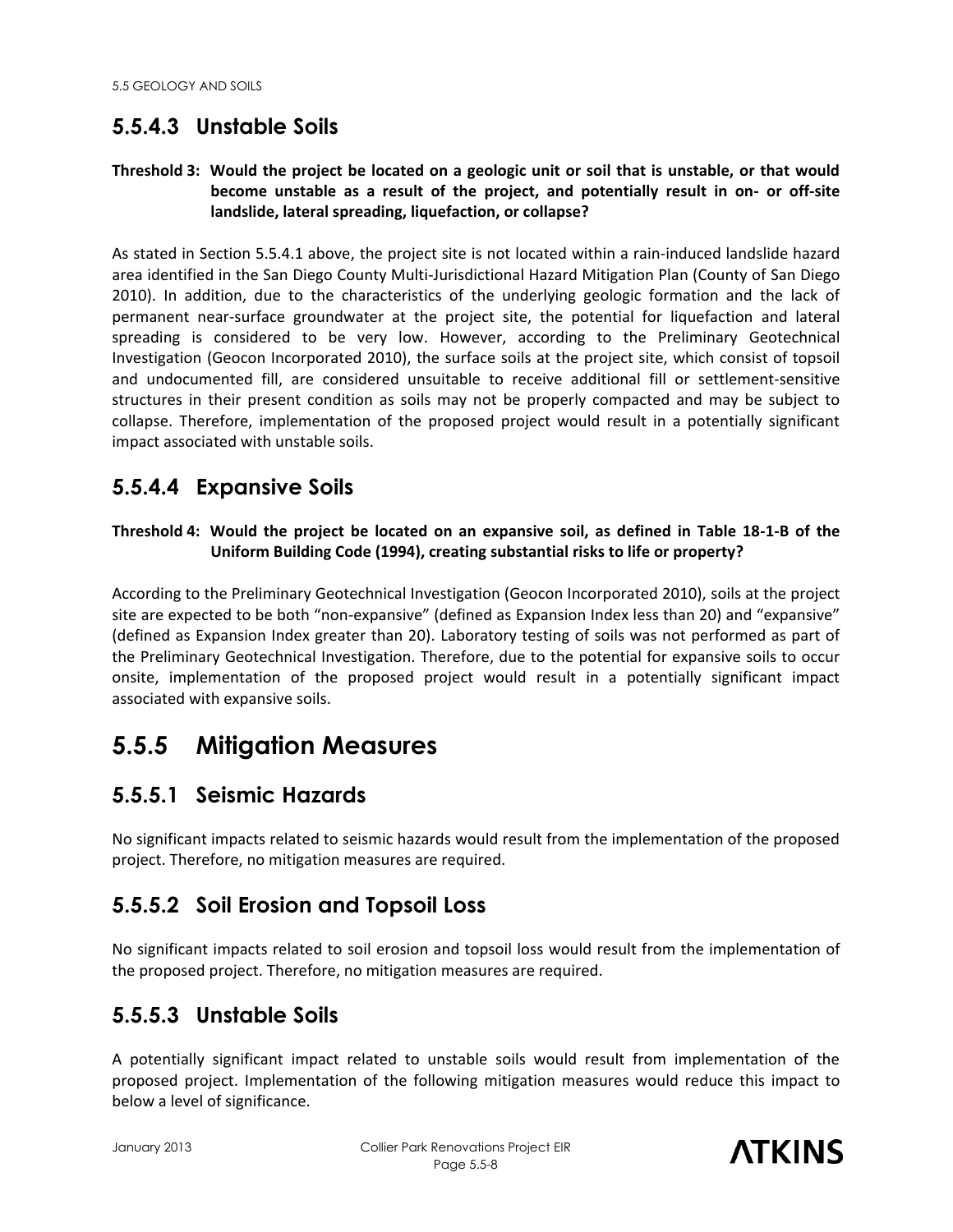- **GEO-1** Preliminary Grading Recommendations. Remedial grading of the project site shall be conducted in accordance with the following preliminary grading recommendations, as provided in the Preliminary Geotechnical Investigation (Geocon Incorporated 2010):
	- 1) A pre-construction conference with the owner, contractor, civil engineer, and soil engineer in attendance shall be held at the site prior to the beginning of grading operations. Special soil handling requirements shall be discussed at that time.
	- 2) Earthwork shall be observed and compacted fill shall be tested by a geotechnical engineering consultant.
	- 3) Grading of the site shall commence with the removal of existing improvements from the areas to be graded. Deleterious debris and unacceptable contaminated soil (if encountered) shall be exported from the site and shall not be mixed with the fill soil. Existing underground improvements within the proposed building areas shall be removed and the resulting depressions properly backfilled in accordance with the procedures described in the recommended grading specifications (refer to Appendix C of the Preliminary Geotechnical Investigation [Geocon Incorporated 2010]).
	- 4) Topsoil and highly weathered or decomposed formational rock material (if encountered) shall be removed to expose firm formational rock materials. The actual depth of removal shall be evaluated by a geotechnical engineering consultant during the grading operations. In addition, the existing formational rock material shall be undercut at least three feet and replaced with compacted fill. The undercuts shall facilitate trenching/landscaping at the planned finish grade.
	- 5) Roadways and utility areas underlain by hard rock units at grade shall be undercut a minimum of eight feet for the areas inside of the public right-of-way (including joint utility structures and sidewalk areas). The undercut zone shall include the areas within one foot of the lowest utility or drain line.
	- 6) The existing upper four feet of undocumented fill within the area of planned structures or flatwork improvements shall be removed and replaced with compacted fill. The actual depth of removal shall be evaluated by a geotechnical engineering consultant during grading operations. A deeper removal may be determined subsequent to performing the supplemental geotechnical investigation. Prior to the placement of compacted fill, the exposed ground surface shall be scarified where possible, moisture conditioned as necessary, and properly compacted.
	- 7) The bottom of the excavations shall be scarified to a depth of at least eight inches where possible, moisture conditioned as necessary, and properly compacted. To the extent practical, excavated soils with an Expansion Index greater than 50 shall be kept at least three to four feet below finish grades in areas of structural fill. Sheet-graded pads shall be capped with at least six feet of low expansive soil to accommodate minor regarding.
	- 8) If the remedial grading is limited due to the presence of utility lines or boundary conditions, partial removal and recompaction along with other corrective measures shall be implemented to accommodate the potential settlement. A geotechnical engineering consultant shall be contacted if this issue exists.
	- 9) The site shall be brought to final grade elevations with structural fill. Excavated soil generally free of deleterious debris shall be placed as fill and compacted in layers to the